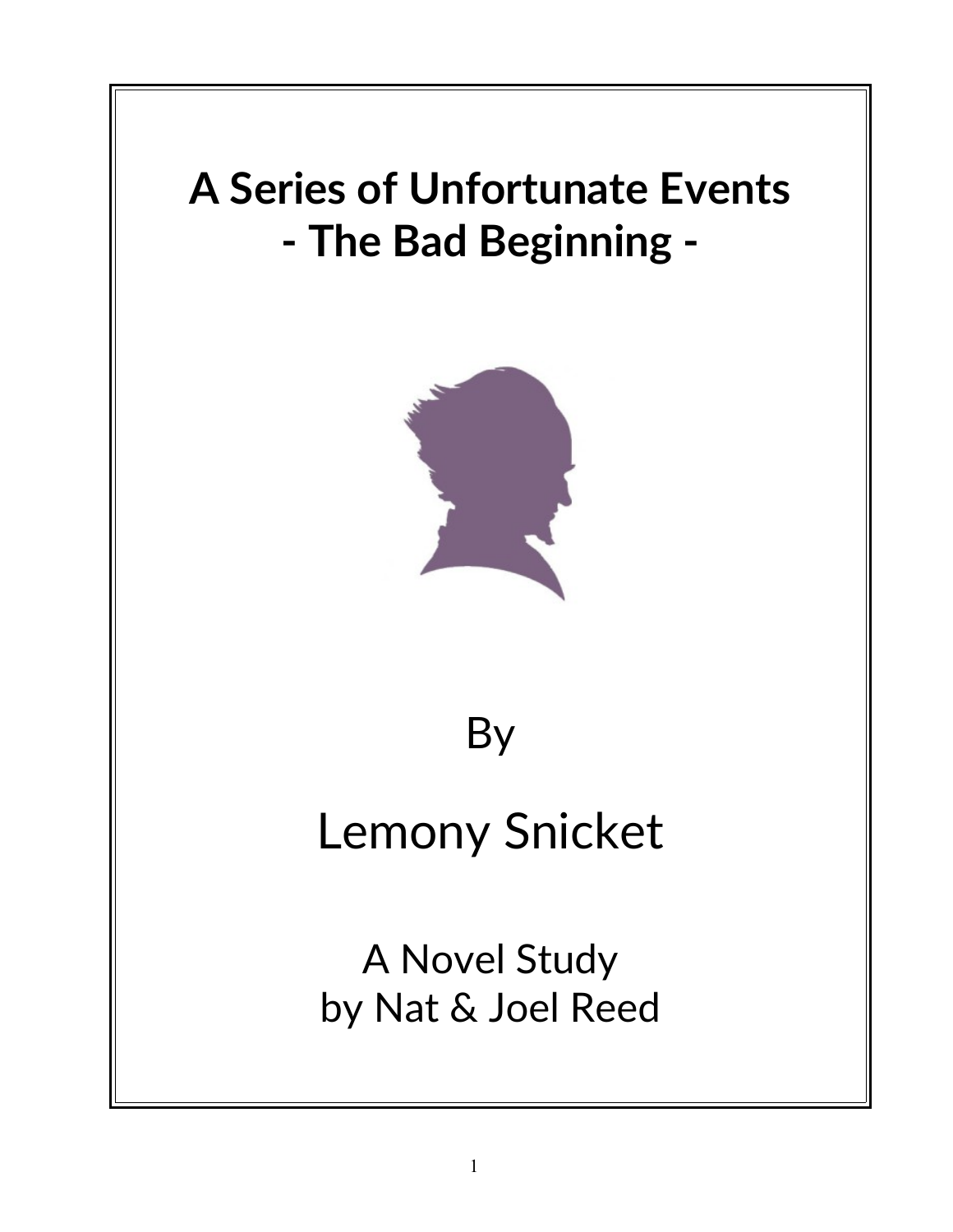## **A Series of Unfortunate Events**

## *By Lemony Snicket*



## **Table of Contents**

| <b>Suggestions and Expectations</b> | 3  |
|-------------------------------------|----|
|                                     |    |
| List of Skills                      | 4  |
|                                     |    |
| Synopsis / Author Biography         | 5  |
| <b>Student Checklist</b>            | 6  |
| Reproducible Student Booklet        |    |
| Answer Key                          | 70 |
|                                     |    |

**About the author:** Nat Reed was a member of the teaching profession for more than 35 years. He was a full-time instructor at Trent University in the Teacher Education Program for nine years. For more information on his work and literature, visit [novelstudies.org.](http://www.novelstudies.org/)

> Copyright © 2014 Nat Reed Revisions Completed in 2021 All rights reserved by author. Permission to copy for single classroom use only. Electronic distribution limited to single classroom use only. Not for public display.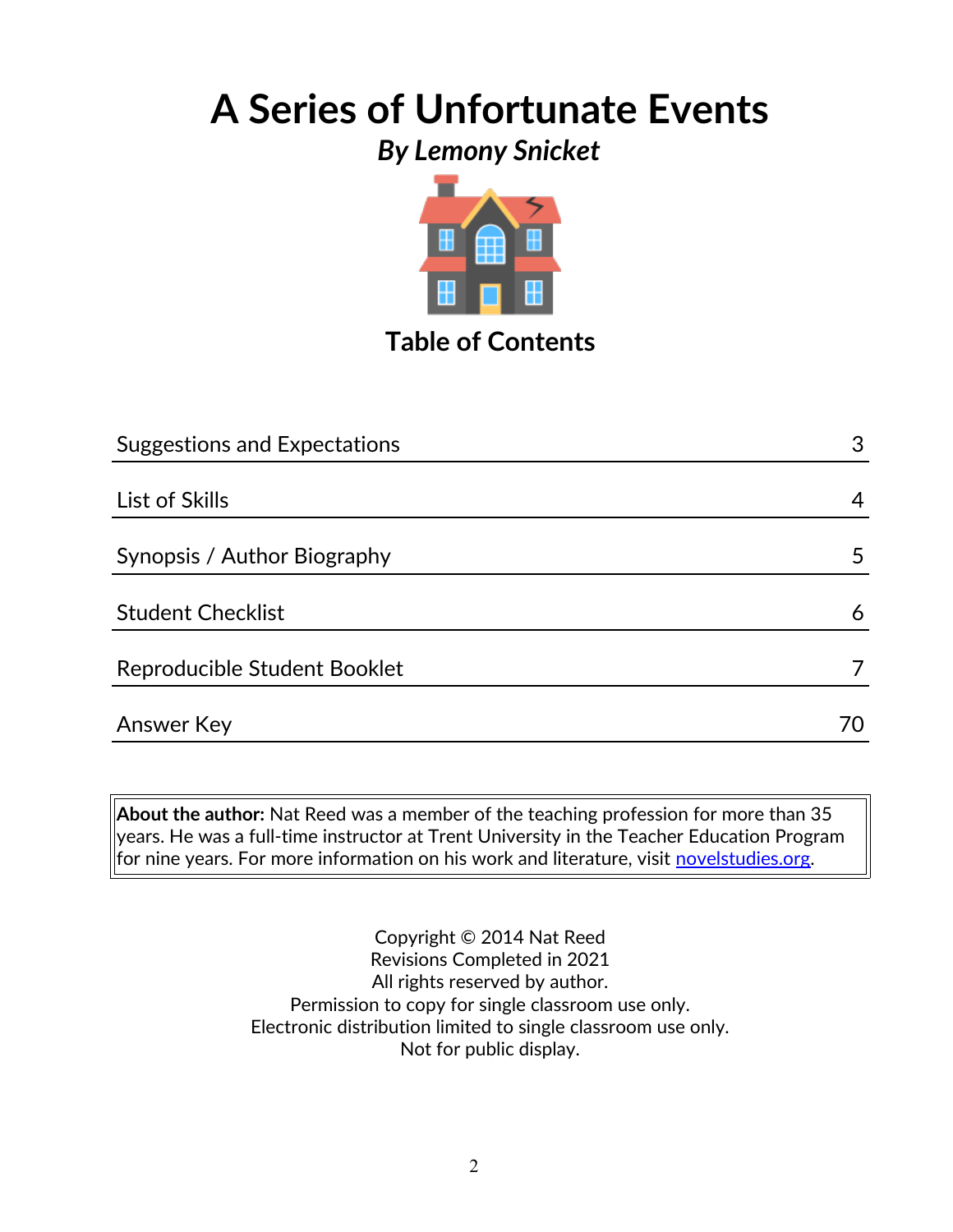### **Suggestions and Expectations**

This curriculum unit can be used in a variety of ways. Each chapter of the novel study focuses on between one and two chapters of **A Series of Unfortunate Events: The Bad Beginning** and is comprised of five of the following different activities:

- Before You Read
- Vocabulary Building
- Comprehension Questions
- Language Activities
- Extension Activities

#### **Links with the Common Core Standards (U.S.)**

Many of the activities included in this curriculum unit are supported by the Common Core Standards. For instance the *Reading Standards for Literature, Grade 5*, makes reference to

a) determining the meaning of words and phrases. . . including figurative language;

b) explaining how a series of chapters fits together to provide the overall structure;

c) compare and contrast two characters;

d) determine how characters … respond to challenges;

e) drawing inferences from the text;

f) determining a theme of a story . . . **and many others.**

A principal expectation of the unit is that students will develop their skills in reading, writing, listening and oral communication, as well as in reasoning and critical thinking. Students will also be expected to provide clear answers to questions and well-constructed explanations. It is critical as well that students be able to relate events and the feelings of characters to their own lives and experiences and describe their own interpretation of a particular passage.

A strength of the unit is that students can work on the activities at their own pace. Every activity need not be completed by all students. A **portfolio cover** is included (p.7) so that students may organize their work and keep it all in one place. A **Student Checklist** is also included (p.6) so that a record of completed work may be recorded.

**Themes** which may be taught in conjunction with the novel include belonging, dealing with adversity, courage, perseverance, the destructive power of greed, the theater and acting.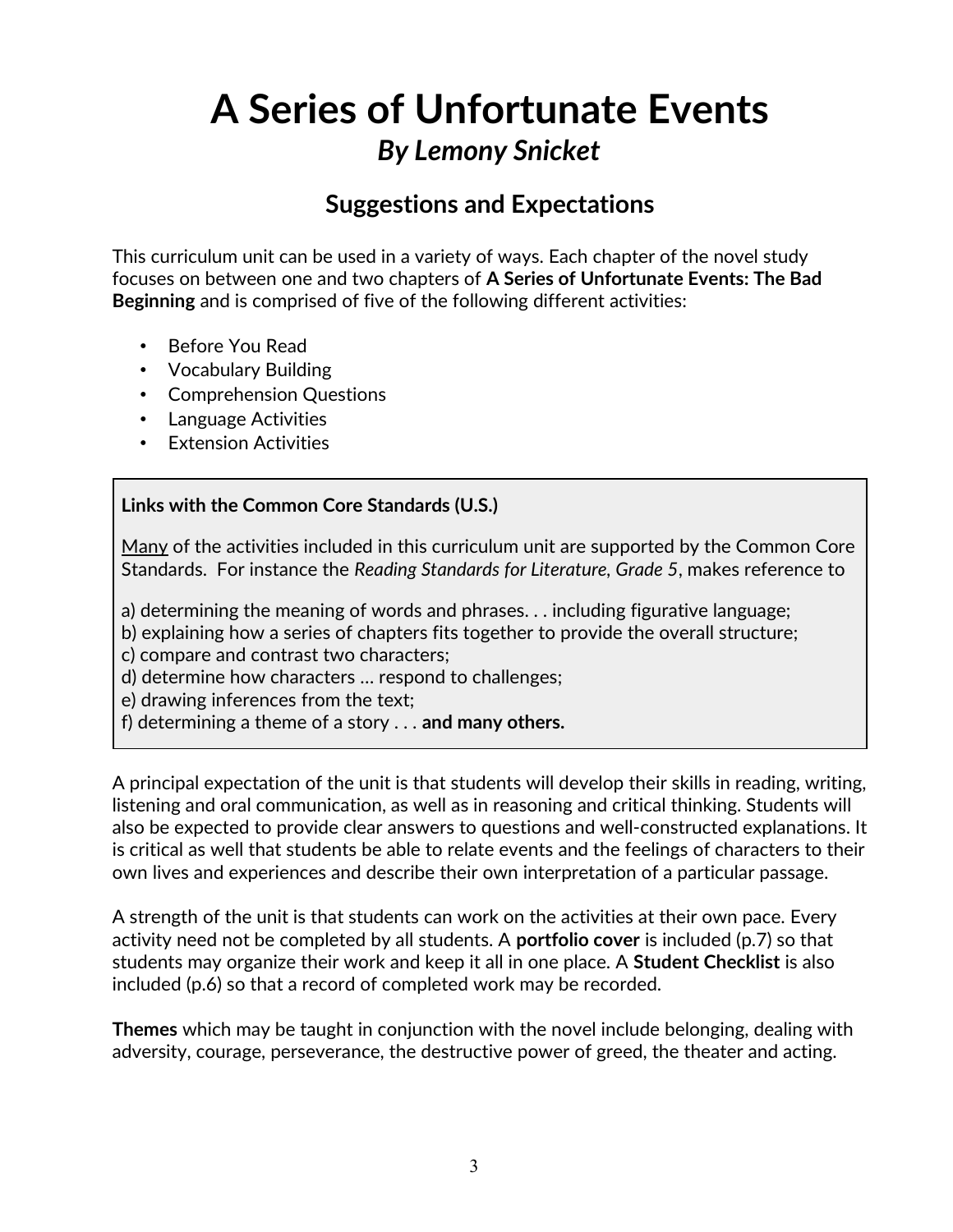### **List of Skills**

#### **Vocabulary Development**

- 1. Locating descriptive words/phrases 8. Identify *anagrams*
- 2. Listing synonyms/homonyms 9. Listing compound words
- 3. Identifying/creating *alliteration* 10. Identifying parts of speech
- 
- 
- 6. Identify *personification*. 13. Identify/create *similes*
- 7. Identify *singular/plural*

#### **Setting Activities**

1. Summarize the details of a setting

#### **Plot Activities**

- 1. Complete a *time line* of events 4. Identify *cliffhangers*
- 
- 3. Complete Five W's Chart 6. Complete a Story Pyramid

#### **Character Activities**

- 
- 2. Identify the protagonist/antagonist 4. Compare characters

#### **Creative and Critical Thinking**

- 
- 2. Write a newspaper story **7.** Write a book review
- 
- 
- 

#### **Art Activities**

- 
- 
- 3. Create an Information Card 6. Design a wanted poster
- 
- 
- 
- 4. Use of capitals and punctuation 11. Determining alphabetical order
- 5. Identifying syllables 12. Identification of root words
	-

- 
- 2. Identify conflict in the story 5. Identify the climax of the novel.
	-
- 1. Determine character traits 3. Relating personal experiences
	-
- 1. Research 6. Write a description of personal feelings
	-
- 3. Participate in a talk show 8. Complete an Observation Chart
- 4. Conduct an interview 9. Complete a KWS Chart
- 5. Create a poem 10. Create a friendly letter.
- 1. A Storyboard **1.** A Storyboard **1.** A Storyboard
- 2. Create a collage 5. Create a comic strip
	-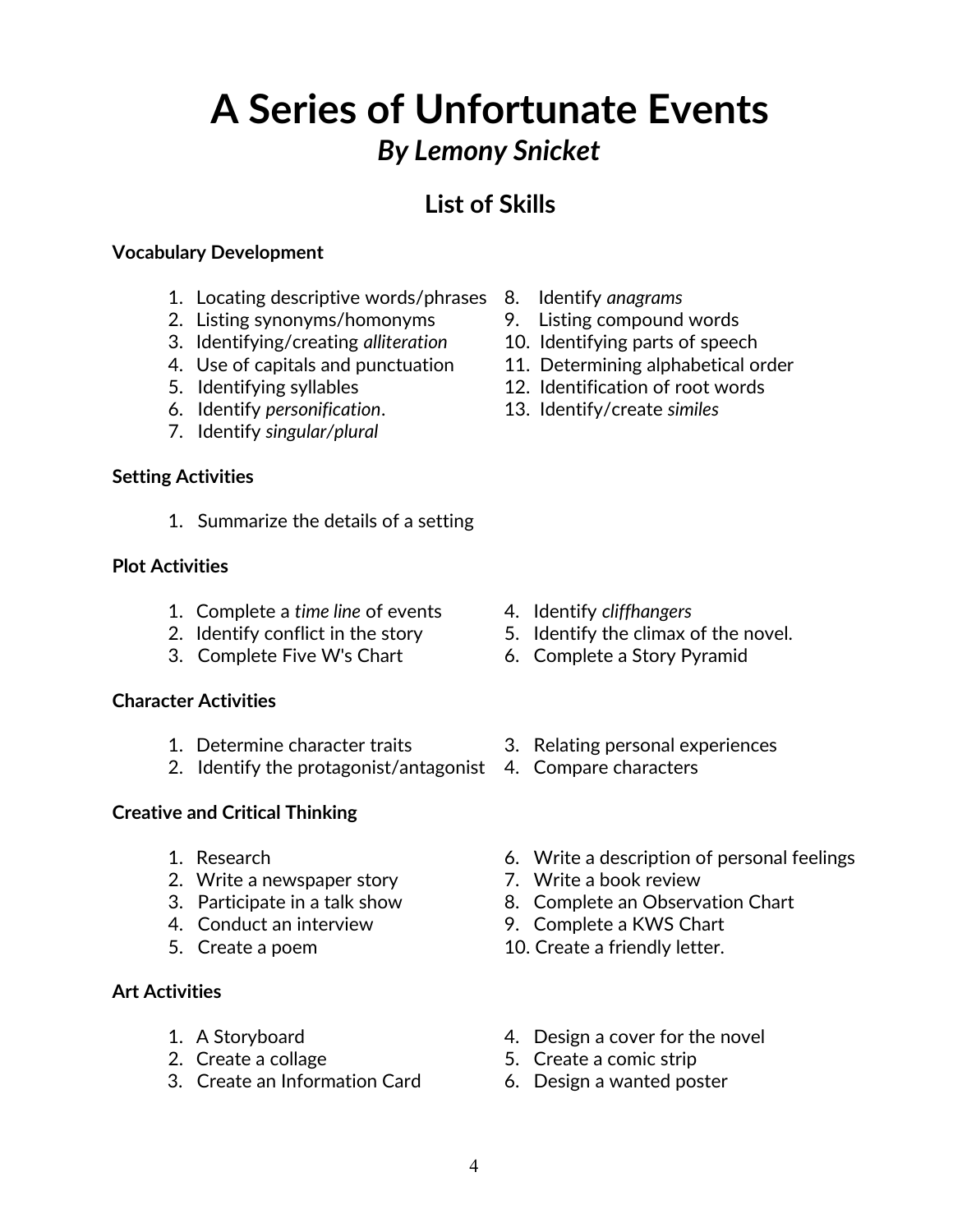#### **Synopsis**

Dear Reader,

 I'm sorry to say that the book you are holding in your hands is extremely unpleasant. It tells an unhappy tale about three very unlucky children. Even though they are charming and clever, the Baudelaire siblings lead lives filled with misery and woe. From the very first page of this book when the children are at the beach and receive terrible news, continuing on through the entire story, disaster lurks at their heels. One might say they are magnets for misfortune.

 In this short book alone, the thee youngsters encounter a greedy and repulsive villain, itchy clothing, a disastrous fire, a plot to steal their fortune, and cold porridge for breakfast.

 It is my sad duty to write down these unpleasant tales, but there is nothing stopping you from putting down this book and reading something happy, if you prefer that sort of thing.

With all due respect,

*Lemony Snicket.* (The Publisher)

A complete synopsis and other helpful reviews can be found online at such sites as the following: http://en.wikipedia.org/wiki/A Series of Unfortunate Events

#### **Author Biography** *Lemony Snicket*

 Born Daniel Handler on February 28, 1970, in San Francisco, California, Lemony Snicket became wellknown for his series of novels for children, *A Series of Unfortunate Events*, featuring the Baudelaire siblings, Violet, Klaus and Sunny. Books in the series include *The Bad Beginning* (1999), *The Vile Village* (2001), *The Slippery Slope* (2003), *The Grim Grotto* (2004), *The Penultimate Peril* (2005) and *The End* (2006). A film, *Lemony Snicket's A Series of Unfortunate Events*, directed by Brad Silberling, appeared in 2004.

Courtesy of the following website: [www.biography.com](http://www.biography.com/)

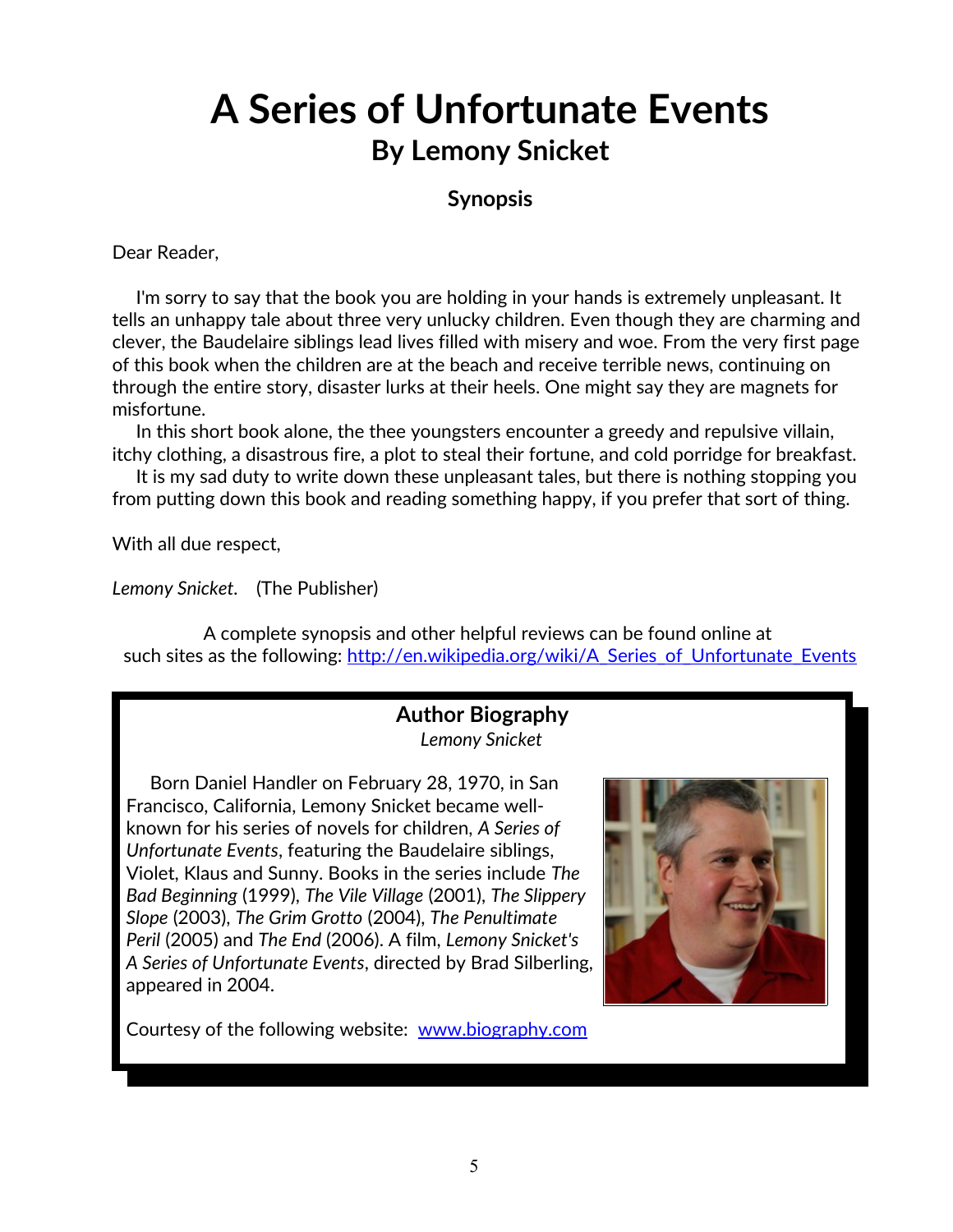## **A Series of Unfortunate Events**

## *By Lemony Snicket*



**Student Checklist**

Student Name

| Assignment | Grade / Level | Comments |
|------------|---------------|----------|
|            |               |          |
|            |               |          |
|            |               |          |
|            |               |          |
|            |               |          |
|            |               |          |
|            |               |          |
|            |               |          |
|            |               |          |
|            |               |          |
|            |               |          |
|            |               |          |
|            |               |          |
|            |               |          |
|            |               |          |
|            |               |          |
|            |               |          |
|            |               |          |
|            |               |          |
|            |               |          |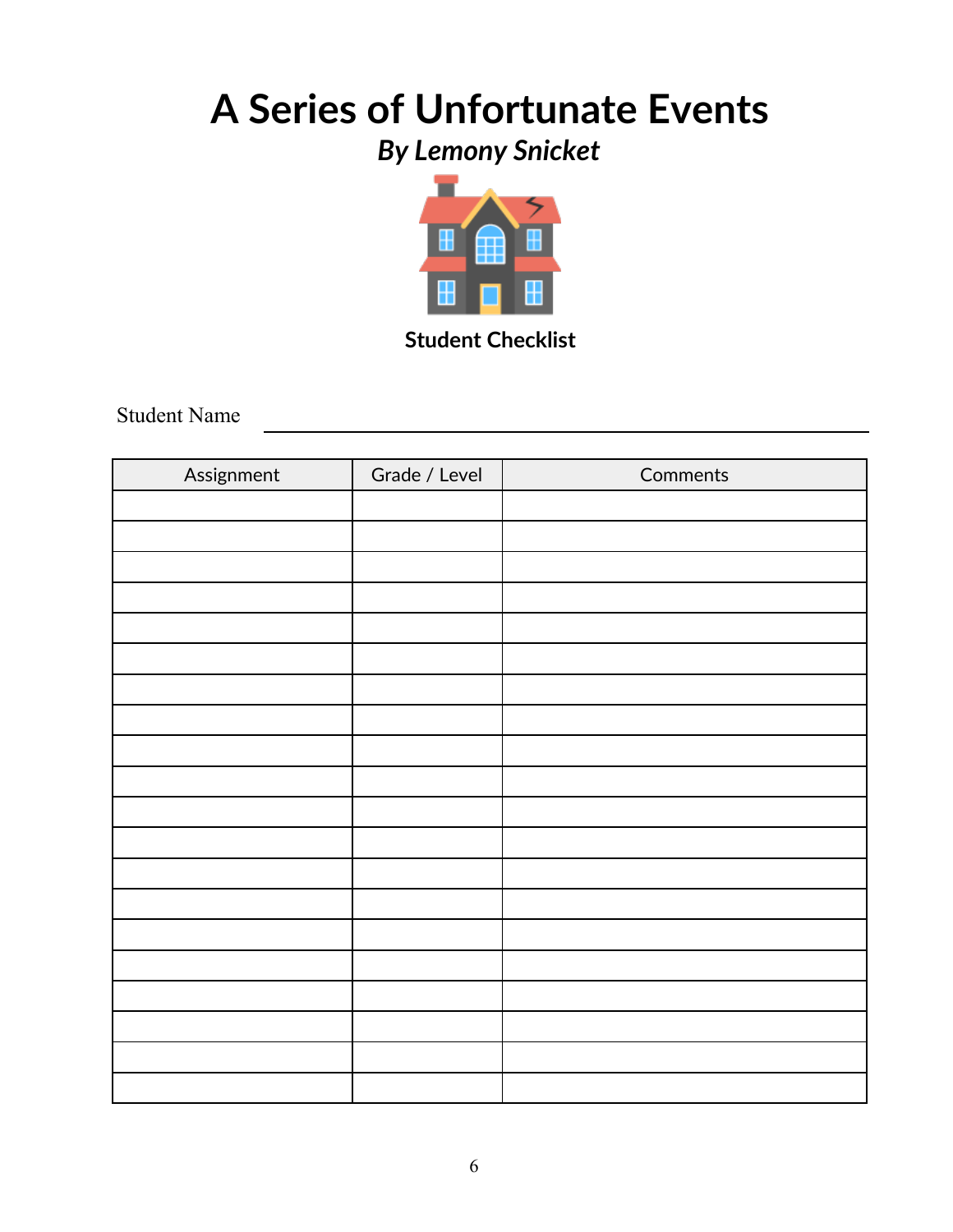# **A Series of Unfortunate Events**



*By Lemony Snicket*

Name: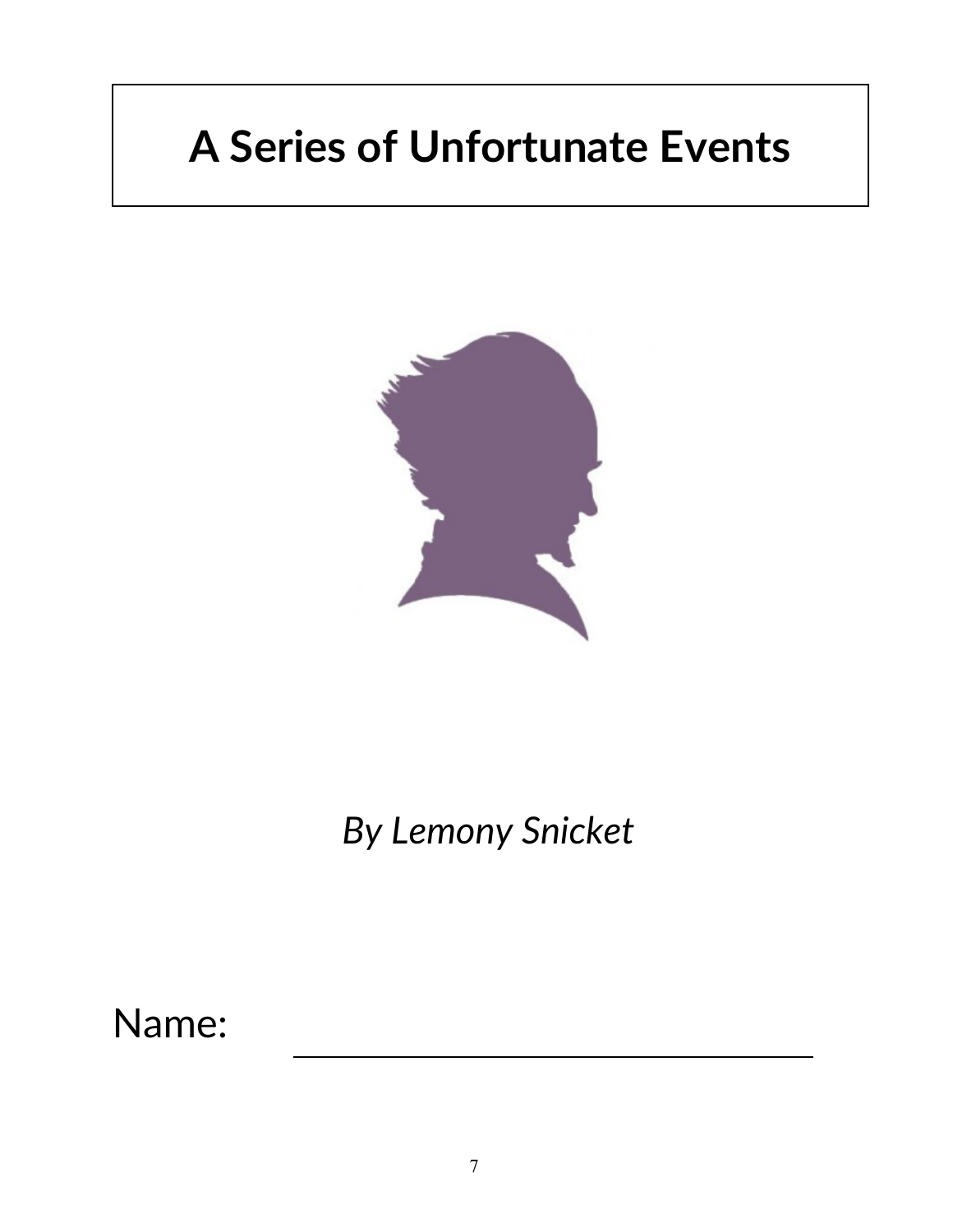## **Chapter 1**



## **Before you read the chapter**:

Lemony Snicket has certainly chosen an intriguing title for his novel. Most people, however, would rather not have a series of unfortunate events happen to them personally. What would be three events you would NOT wish to have happen to you?

## **Vocabulary:**

Choose a word from the list to complete each sentence.

| despair  | misfortune | distracted | trivial   |
|----------|------------|------------|-----------|
| retrieve | device     | executor   | misspoken |

- 1. My cousin asked me to be the \_\_\_\_\_\_\_\_\_\_\_\_\_\_\_\_\_ of his estate.
- 2. I hate to bother the principal about so \_\_\_\_\_\_\_\_\_\_\_\_\_\_\_\_\_\_\_\_\_\_\_\_ a matter.
- 3. When his pet budgie died, Max fell into a state of complete \_\_\_\_\_\_\_\_\_\_\_\_\_\_.
- 4. Milos Raonic was about to serve the ball when he was suddenly \_\_\_\_\_\_\_\_\_\_\_\_\_\_\_ by a noisy fan.
- 5. Uncle Charlie invented a \_\_\_\_\_\_\_\_\_\_\_\_\_ that will open a can of beans in three seconds.
- 6. Once Councilor Augustine realized she had \_\_\_\_\_\_\_\_\_\_\_\_\_\_\_, she quickly apologized.
- 7. He was about to \_\_\_\_\_\_\_\_\_\_\_\_\_\_ the golf ball when a huge dog appeared before him.
- 8. I'm afraid I had the **Example 2.** Of running afoul of the law when I was young.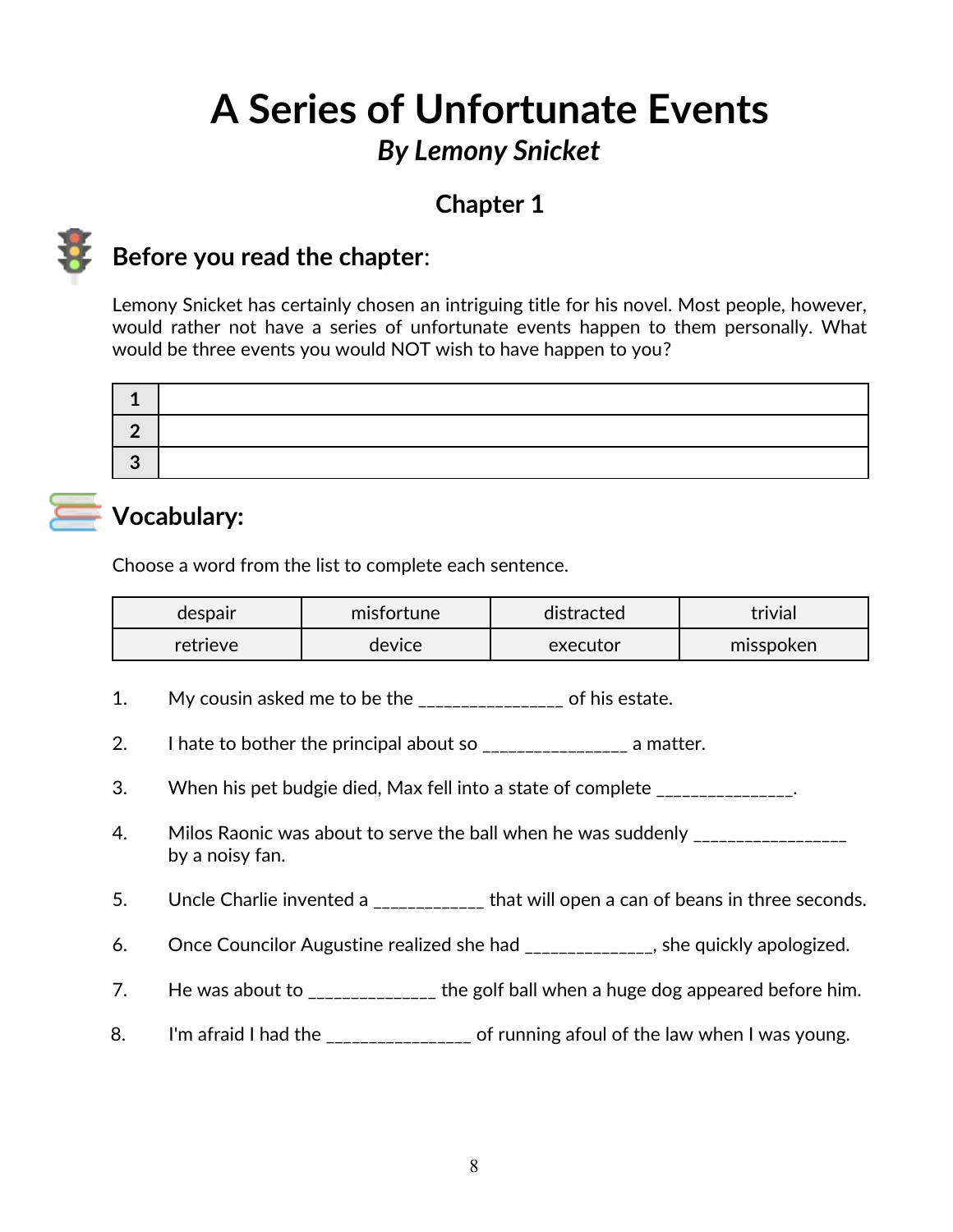

1. What is the **setting** for most of Chapter One?



2. For each of the three main characters listed in the following chart, find one thing from the story which would describe this person (either his/her appearance or personality).

| Violet |  |
|--------|--|
| Klaus  |  |
| Sunny  |  |

3. Even though the Baudelaire children were intelligent and resourceful, there was something rather unusual about them. What was it?

- 4. What terrible news did Mr. Poe deliver to them in this chapter?
- 5. The children remembered that Mr. Poe always seemed to have a \_\_\_\_\_\_\_\_\_\_\_\_ and often excused himself from the table to have a fit of \_\_\_\_\_\_\_\_\_\_\_\_ in the next room.
- 6. Think of three appropriate **adjectives** which would describe Mr. Poe:

| $\Delta r$<br>___ | <u>. .</u> |  |  |
|-------------------|------------|--|--|
|-------------------|------------|--|--|

7. What was to become of the great fortune that the children's parents had amassed?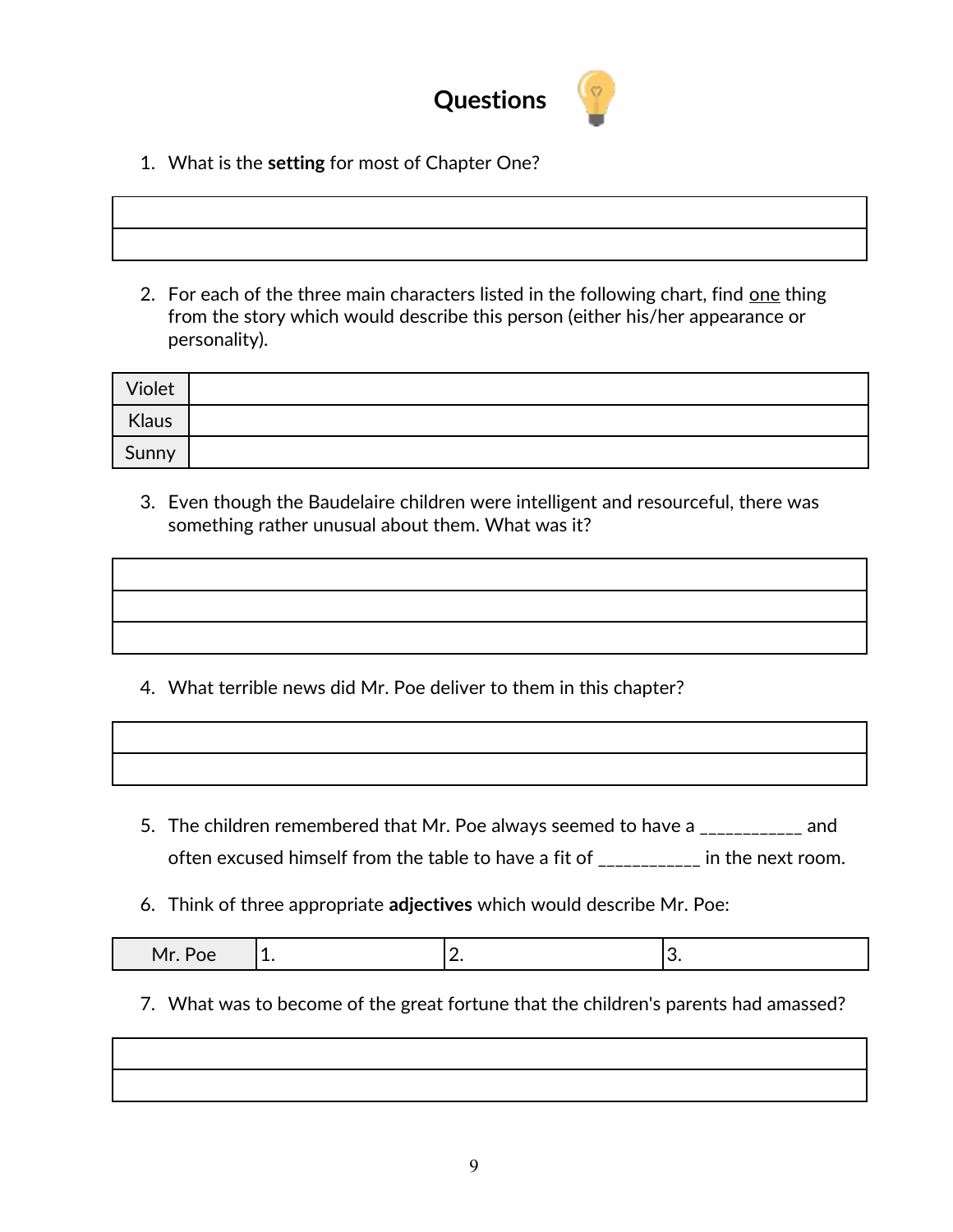#### **Good to Know – Skipping Stones**

Violet loves to skip stones on the water – which requires a good throwing arm and a flat rock. Did you know that there is a North American Stone Skipping Association, which was founded by Coleman-McGhee in 1989? The world record according to the Guinness Book of Records is **51 skips** set by Russell Byars on July 19, 2007.

## **Language Activity**



### **A. Will the real Mr. Poe please stand up**!

Mr. Poe comes across as being a rather odd, mysterious person. It is probably no accident that the author chose the name, Mr. Poe, for this particular character. A more well-known Mr. Poe is the famed writer, **Edgar Allan Poe**, who gained world-wide attention for his eerie tales of mystery and the macabre!

Using resources in your school library or on the Internet do some research into this remarkable author and record three fascinating facts about his life and/or accomplishments.

| $\overline{\mathsf{I}}$ |  |
|-------------------------|--|
|                         |  |
| $\mathbf{III}$          |  |

**B***.* Many authors enjoy using **alliteration –** a literary device where the author **r**epeats the same sound at the beginning of several words. Here's one such example: from Chapter One "… and had pleasant **f**acial **f**eatures..."



Using your imagination, create your own examples of **alliteration** from the following topics. Each example must contain a minimum of three words.

| The sound of waves<br>on the beach |  |
|------------------------------------|--|
| A scary Jack o-lantern             |  |
| Your own example                   |  |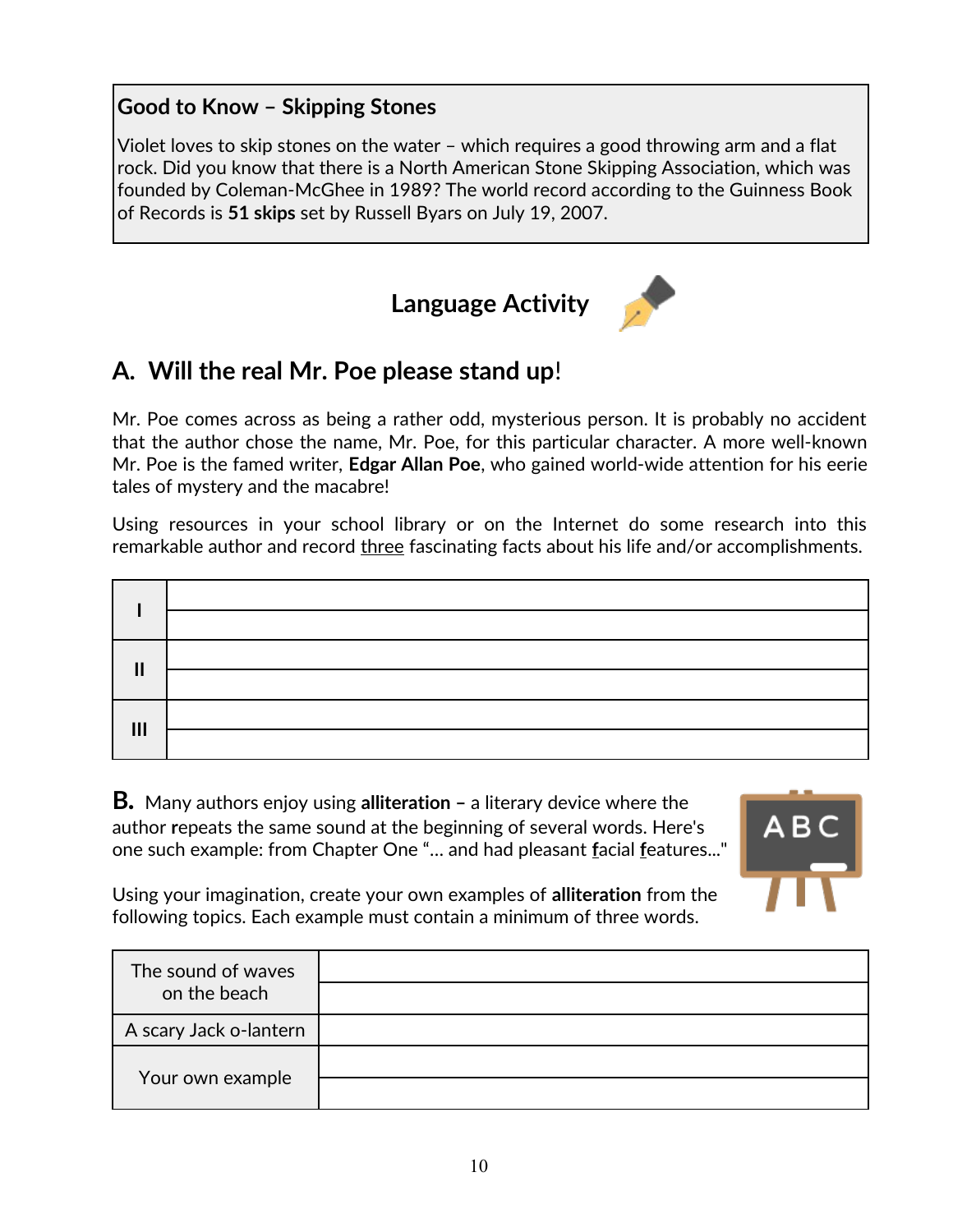## **C. Anagrams**

An **anagram** is a word that is formed by changing the order of the letters of another word. For example, the letters in the word **WAS** can also form the word **SAW**. Follow these directions to form the anagrams:



a) read the clue in the right-hand column.

b) Using the word in the left-hand column move the letters around in any order, but you must use all the letters.

| Word       | Anagram | Clue                                |
|------------|---------|-------------------------------------|
| there      |         | A number.                           |
| words      |         | A weapon.                           |
| slender    |         | Bankers are often .                 |
| where      |         | A person who cuts wood or stone.    |
| table      |         | The sound a goat might make.        |
| stone      |         | What you might take in class.       |
| $details*$ |         | Becomes wider, larger or more open. |

#### **\* A tough one!**

**D**. Place the following words from this chapter in **alphabetical order**.

| rife     | 1.  |
|----------|-----|
| retrieve | 2.  |
| stone    | 3.  |
| rather   | 4.  |
| room     | 5.  |
| previous | 6.  |
| reached  | 7.  |
| slender  | 8.  |
| pleasant | 9.  |
| really   | 10. |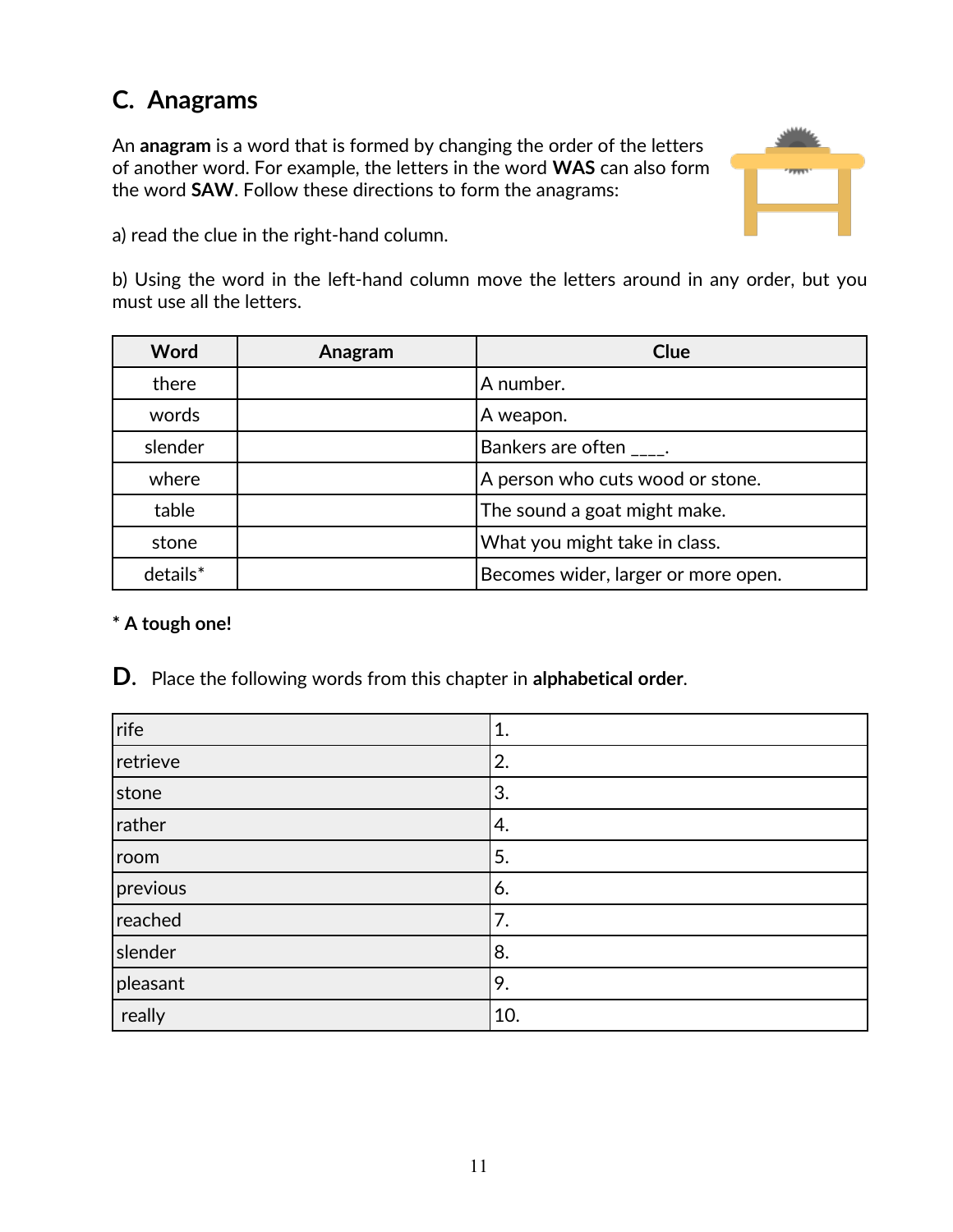

## **A. Storyboard**

A storyboard is a series of pictures that tell about an important event in a story. A storyboard can tell the story of only one scene – or the entire novel. Complete the storyboard below illustrating the events described in this section of **A Series of Unfortunate Events***.* You may wish to practice your drawings on a separate piece of paper.